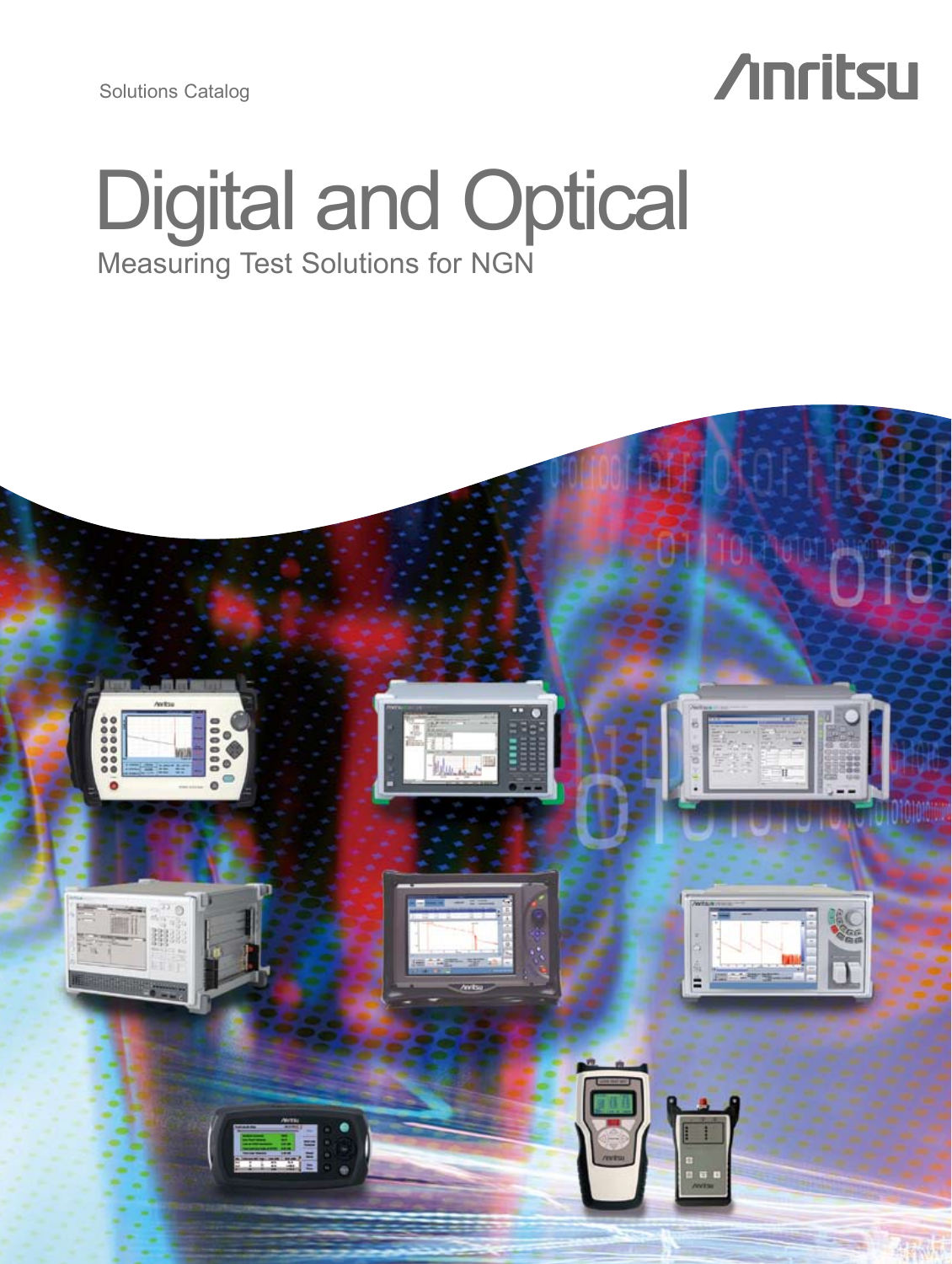# **Optical Test Set MT9810B**

### **Multipurpose Optical Measuring Instruments Supporting D-WDM Light Sources**

- Integrated light source and optical sensor
- +10 dBm high-output light source, –110 dBm high sensitivity sensor
- Full line of ITU-T-compliant DFB-LDs supporting D-WDM
- High-power +35 dBm sensor for WDM (MA9331A)

The MT9810B Optical Test Set is the most fundamental optical measurement instrument with a complete line-up of light sources (DFB-LD, FP-LD, SLD) and optical sensors (high-speed, generalpurpose, high-power).



# **Optical Spectrum Analyzer MS9710C**

**600 to 1750 nm**

#### **High Performance for DWDM Optical Communications**

- Wavelength accuracy of ±20 pm (C-band) and ±50 pm (L-band) • Dynamic range of 42 dB (0.2 nm from peak wavelength), 70 dB (1 nm from peak wavelength)
- WDM measurement of wavelength, level, and SNR for up to 300 channels

The MS9710C is a diffraction-grating spectrum analyzer for analyzing optical spectra in the 600 to 1750 nm wavelength band. In addition to uses such as measurement of LD and LED spectra, it has functions for measuring the transmission characteristics of passive elements such as optical isolators, as well as NF/Gain of optical fiber amplifier systems.



# **MULTI CHANNEL BOX MT9812B**

#### **For Adding Light Sources and Optical Sensors for Maximum of 9 Channels**

- Accepts total of 9 light sources and optical sensors (sold separately)
- Multi-wavelength WDM light source (1530 1610 nm)
- GPIB and RS-232C standard I/Fs

The MT9812B with multiple DFB-LD light sources supports evaluation systems for multi-channel devices. Up to nine MT9810Bcompatible light sources (DFB-LD, FP-LD, SLD) and optical sensor units can be installed in it.



## **OPTICAL CHANNEL SELECTOR MN9662A/9664A/9672A/9674A 1.2 to 1.65 µm**

#### **For Automatic Switching of Optical Paths**

• Low polarization-dependent Loss (0.03 dBp-p: MN9662A/9664A) • Cleanable and replaceable optical adapters (FC, SC, ST, DIN, HMS-10/A)

The optical channel selector is a switching device used for outputting the light that is inputted to the common channels to any channel. The above devices are equipped with eight (for MN9662A/ 9672A) and sixteen (for MN9664A/9674A) channels, making them ideal for the evaluation of devices for WDM and various optical transmission devices.

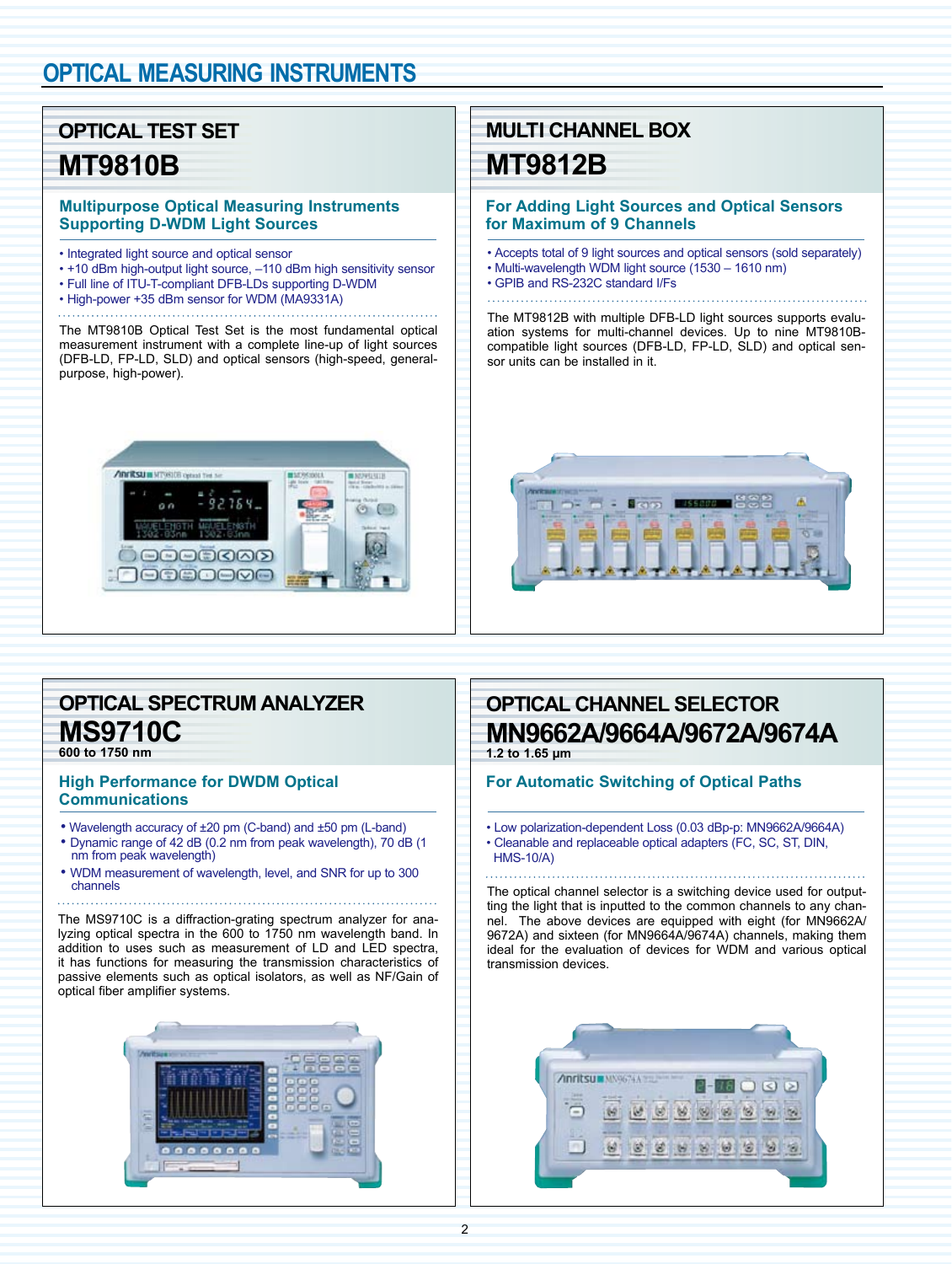# **tunable laser Tunics Reference/Plus/Purity 1260 to 1640 nm**

### **The New Benchmark in Tunable Laser Sources**

- Tunics Reference: Output Power higher than 10 dBm, ultra-wide mode-hop free tuning range, ±5 pm high-wavelength accuracy
- Tunics Purity: Ultra-low ASE noise with SSE ratio > 90 dB.
- Tunics Plus: Ideal general-purpose tunable laser source
- 

Tunics is a tunable light source with the functions and performance required for evaluating DWDM systems and devices.



# **8-Channel Modular Platform OSICS Mainfraime**

## **Ideal for Multi-Channel Testing of DWDM Systems**

- Versatile units matching application, including DFB light sources, tunable light sources, etc.
- DWDM Application support
- Remote control

The OSICS platform offers the highest flexibility and largest choice of plug-ins required in fiber-optic system testing, particularly for Dense Wavelength Division Multiplexing (DWDM). Up to 8 plug-in modules can be mixed and matched in a single OSICS mainframe, thus fulfilling all needs for applications requiring multi-wavelength sources.



# **TUNABLE OPTICAL CHANNEL DROP UNIT**

**Xtract 1450 to 1650 nm**

. . . . . . . . . .

### **Perfect and Unique Tool for Clean Signal Extraction**

- Best in class filter: Flat top and sharp edges, for a clean extraction without any data corruption
- Variable Bandwidth option, to adapt to any kind of modulation, Up to 40 Gb/s and beyond
- Automatic channel detection, for a fast and accurate (<15 pm) positioning on the channel to extract

Xtract features a square flat-top tunable filter allowing clean DWDM optical channel extraction.



# **ALL-BAND OPTICAL COMPONENT TESTER**

### **MT9820A 1250 to 1650 nm**

### **Test solution for a fast and accurate characterization of optical components**

- Fast insertion loss measurement: 4 ports of an optical component tested simultaneously in a few seconds on the full telecom bands
- 5 pm high wavelength accuracy, resolution down to 1 pm
- Compatible with most Tunable Laser Sources, performance independent of TLS

Fast accurate evaluation of optical components for applications ranging from R&D to manufacturing.

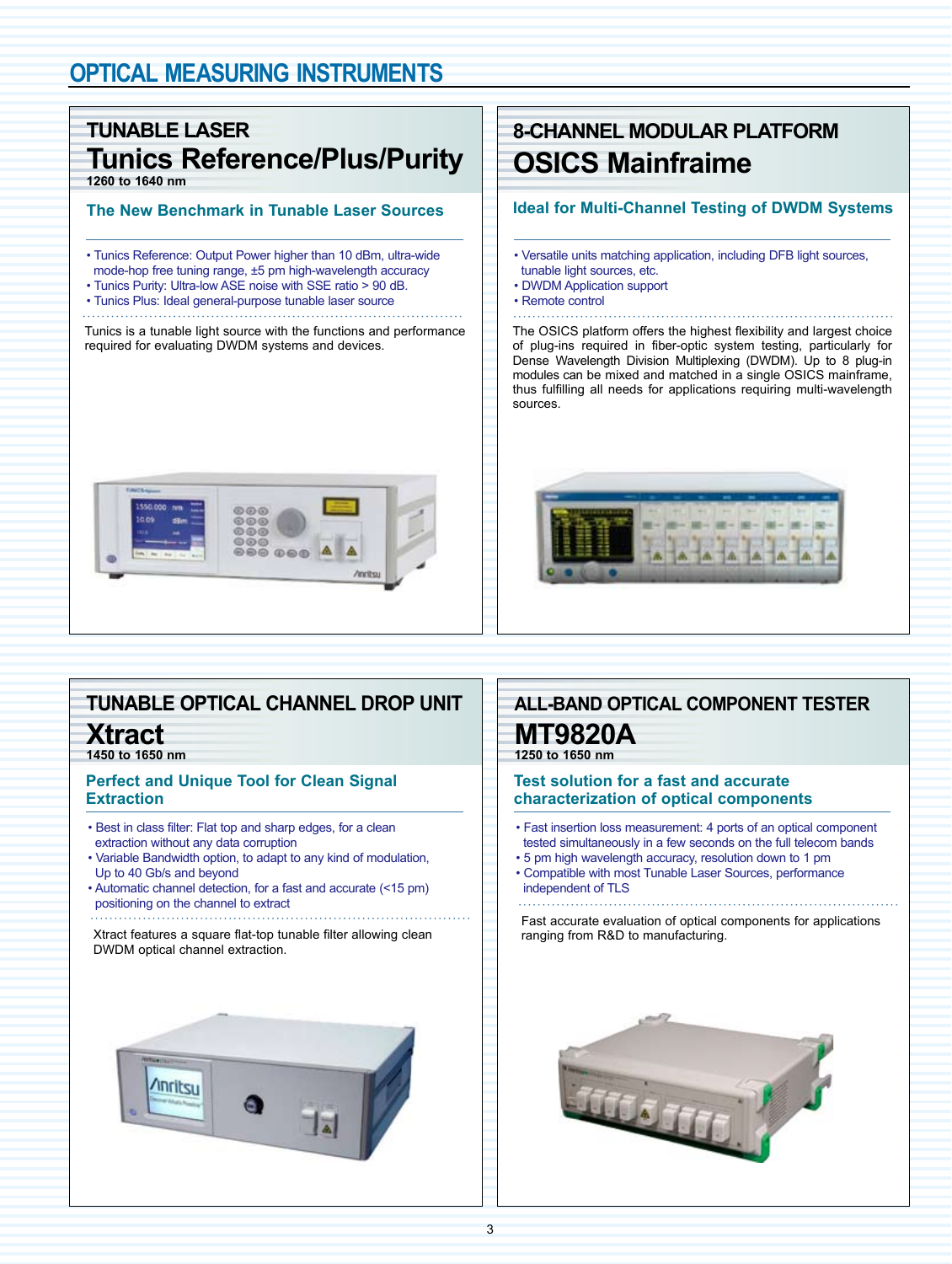# **ACCESS MASTER™ MT9083A**

**0.85/1.3 µm (MMF), 0.78/1.31/1.383/1.49/1.55/1.625/1.65 µm (SMF)**

#### **All-in-One Solution for Optical Fiber Construction and Maintenance of Access, FTTx, LAN and Metro Networks**

- High resolution and high dynamic range ensure thorough and com plete fiber evaluation
- IP testing option verifies throughput, frame loss and point-to-point connectivity
- Test up to four wavelengths with a single unit-single mode, multimode or both

MT9083A ACCESS Master supports many measurement functions and performance required for optical fiber construction and maintenance in a compact, lightweight, all-in-one unit that eliminates the burden of carrying many different test sets and instruments on-site.



# **Multi-Layer Network Testing Platform CMA5000**

**-OTDR, ORL, OSA, PMD and CD modules**

### **Testing of DWDM, OTDR, ORL, PMD and CD Made Simple**

- Extensive series of high performance OTDR Modules for Single Mode, Multimode and Hybrid Solutions.
- Wide spectral range OSA (1250 to 1650 nm) for characterization of the full telecom spectral range with a single unit.
- Fast and accurate PMD characterization with a high dynamic range, through multiple EDFAs.
- Highly accurate CD test using industory recognized FOTP-168 methods, combined OTDR and chromatic dispersion measurement system, reducing testing times.
- Unique single end ORL (optical return loss) test module.

Full featured installation and maintenance tool to test all optical requirements for high speed and long haul networks. CMA5000 covers all needs from the lowest physical levels, OTDR, ORL and Connector inspection to CD and PMD. DWDM optical networks can also be measured with the OSA abilities. The CMA5000 platform is also capable of higher layer testing (refer to separate section)



# **NETWORK MASTER SERIES MT9090A**

**mu909011a Drop Cable Fault Locator Module**

**Purpose-Built for Short Fiber Applications**

- Unique, purpose-built solution for short fiber applications such as FTTx drop cables
- High resolution and extremely short deadzones ensure thorough short fiber evaluation
- Unique 780 nm wavelength for in-service maintenance of PONs without filters

The MT9090A represents a new era in drop cable and premise testing. Its ease of use, low price, high-resolution and size make this the perfect product for "last mile" testing.



# **NETWORK MASTER SERIES MT9090A**

**MU909020A Optical Channel Analyzer Module**

**Testing of CWDM Access Network**

- Dedicated tool for installation, commissioning, and troubleshooting of CWDM networks
- Fast and accurate overview of all CWDM channels and channel drifts over time

The MU909020A provides an overview of the power levels and wavelengths of all 18 CWDM channels at a glance, with easy comparison to pass and fail indicators.

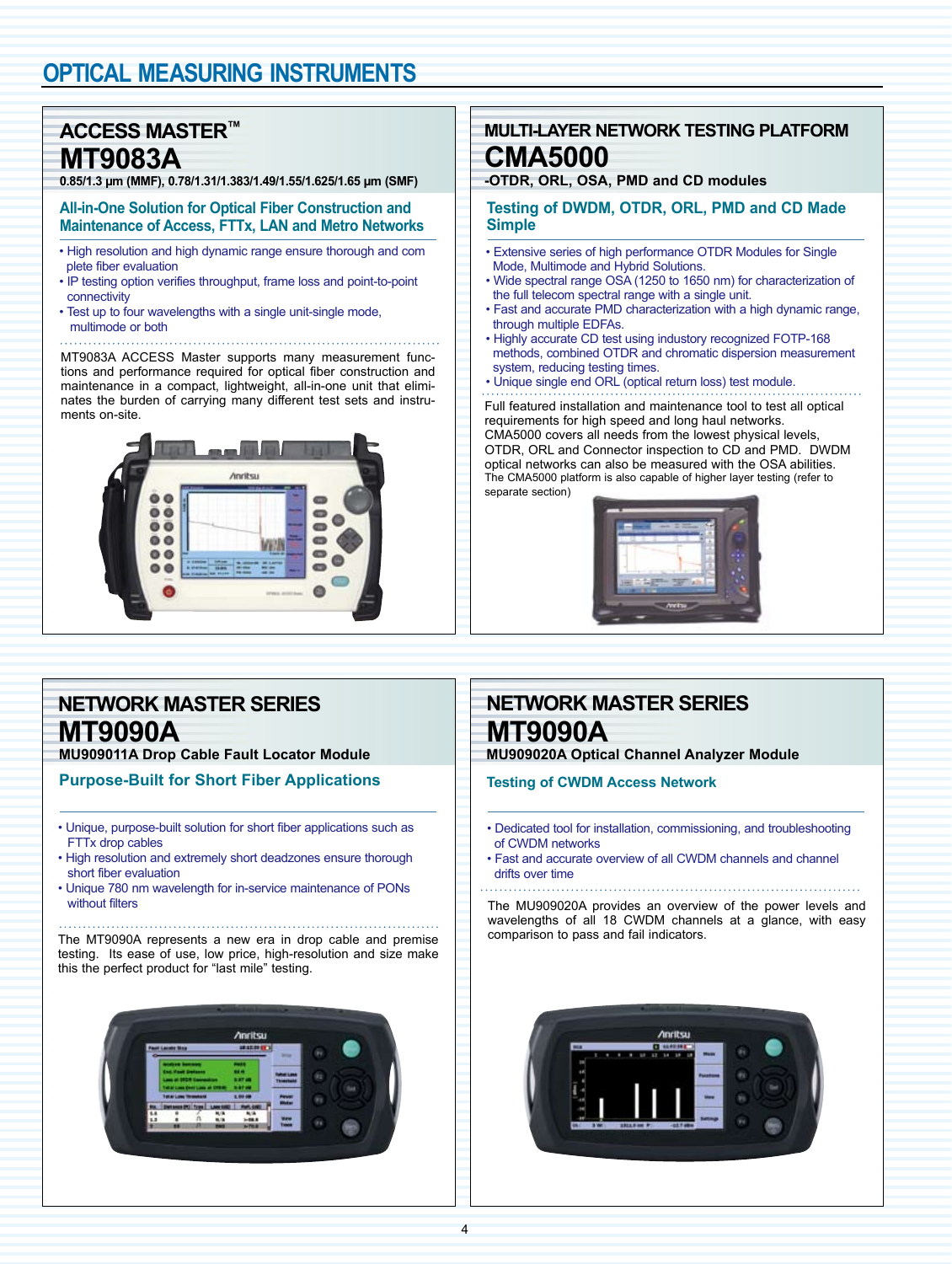# **OTDR MODULE MW9077A/A1/A2/B 1.31 µm (SM)/1.55 µm (SM)/1.625 µm (SM)**

**Compact and High-performance OTDR Module for Optical Fiber Monitoring Systems**

- Compact A5-size for monitoring optical fiber systems
- Wide operating temperature range
- High-performance successor to MW9076 series
- Fast data transmission by Ethernet interface

The MW9077A/A1/A2/B OTDR Module is ideal for monitoring optical fiber systems and offers a compact and high-performance solution for optical fiber applications.

# **COHERENT OTDR MW90010A**

#### **Measure submarine cables up to 12,000-km long**

- Fault detection with 10-m distance resolution
- Compact and lightweight all-in-one design for on-site portability • Simple and easy touch-panel operation for easy first-time use by any operator

The MW90010A Coherent OTDR is a measuring instrument for detecting faults in ultra-long optical submarine cables of up to 12,000 km including multiple repeaters (EDFAs).



# **loss Test sets CMA50 Series**

**850, 1300, 1310, 1490, 1550, 1625 nm**

## **Ideal for Bi-Directional Testing**

- Up to 4 sources per unit, out of a single port
- High power and stable output for high dynamic range testing and accurate loss readings
- Auto–wavelength switching provides fast and accurate results
- Visual Fault Location source option
- LAN Access and network testing option via RJ45 port

Fast and easy-to-use, Anritsu's CMA50 line of Loss Test Sets is designed for both attenuation and power throughput measurements on fiber optic links. They are offered with common calibrated wavelengths and connector options to meet any

testing requirement from FTTx networks to long haul telephony links to multimode

LAN, and CATV.



# **handheld Power Meters CMA5 Series**

**850, 1300, 1310, 1490, 1550, 1625 nm**

#### **Economical, Accurate and Easy-to-use Handheld Units**

- Pocket-sized and rugged design
- Multiple calibration wavelengths to address all network types: datacom, multimedia, WDM as well as FTTx
- High input power capacity enables optical amplifier characterization and multimedia/CATV measurements
- 

The CMA5 Series Power Meters are economical, accurate and easy-to-use handheld units for attenuation and power throughput measurements on point-to-point fiber optic links.

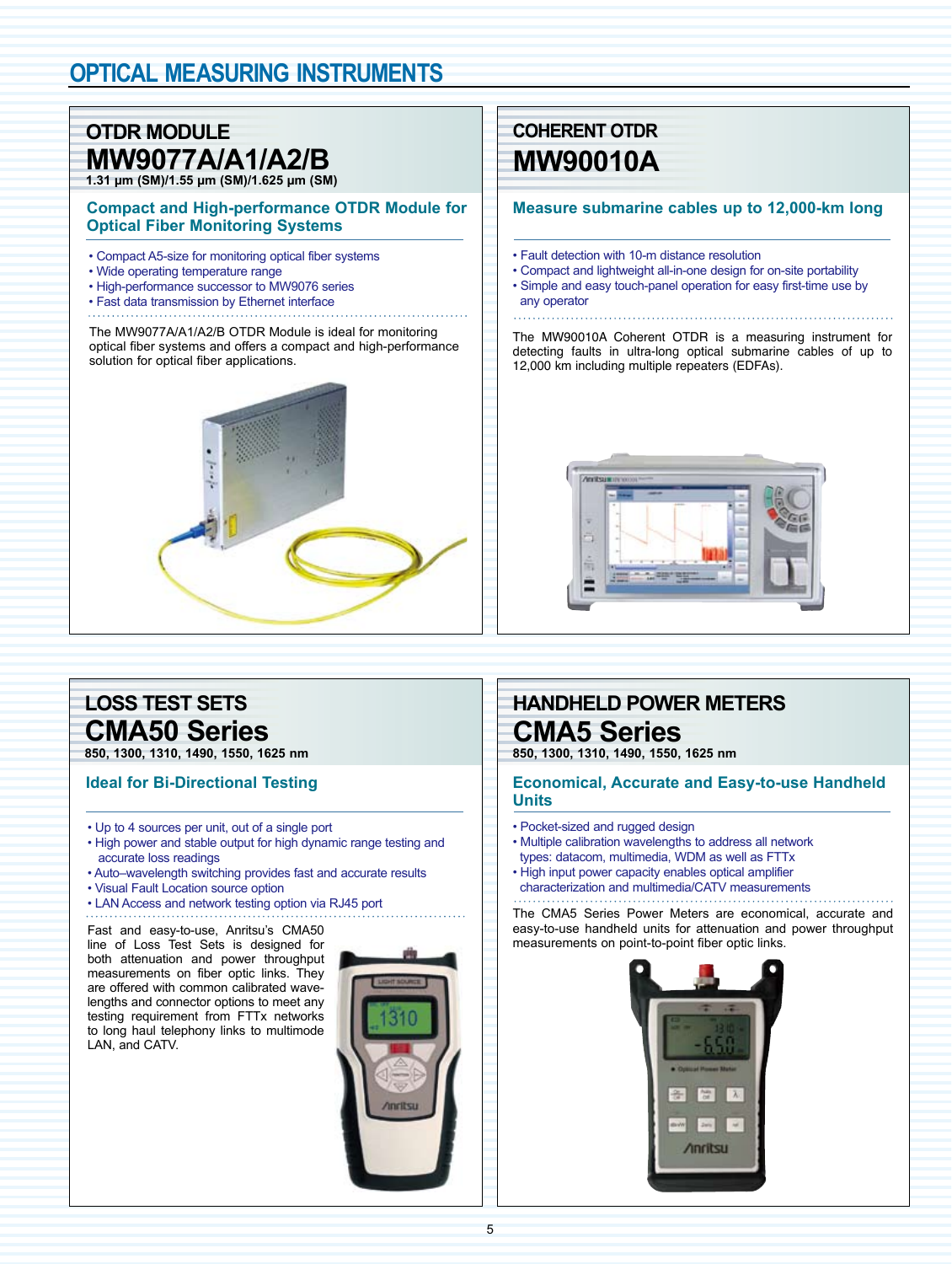# **PULSE PATTERN GENERATORS/ERROR DETECTORS**

# **SIGNAL QUALITY ANALYZER MP1800A Series**

### **Small and Flexible Cost-efficient BER Test Solution**

- Wide frequency band of 0.1 to 12.5 Gbit/s
- Differential and single-end interfaces as standard
- Long programmable patterns up to 128-Mbits
- Burst BER function as standard
- Synchronous and asynchronous multi-channel operation
- Jittered data generation
- Stressed Receiver Conformance Test
- Up to 3.5 Vpp data output
- 

SQA series offer suitable BER test solution for XFP, SFP, PON modules up to 12.5 Gbit/s, and devices for 43.5G and beyond in combination with MP1803A/04A/11A/12A, MUX and DEMUX.



# **DIGITAL MEASURING INSTRUMENTS**

# **MD1230 FAMILY**

**MD1230B DATA QUALITY ANALYZER MD1231A1 IP NETWORK ANALYZER**

**IP Testing Instruments Changing in Response to Applications for Core, Metropolitan-area, and Access Networks**

- Portability and 10M to 10G interface support
- Frame wire-rate sending and real-time traffic analysis
- Multi-stage VLAN support and tunable clock functions
- Cost-effective multi-port measurements

Anritsu's MD1230 family packs all the functions needed for measuring network quality, including full-wire-rate packet Tx and Rx, into a single, compact unit. The unified operation increases measurement efficiency and cuts costs.



# **43.5G MUX/43.5G DEMUX MP1803A/MP1804A**

**25 to 43.5 Gbit/s**

**For R&D and Manufacturing of 40 Gbit/s Devices and Transmission Systems**

- Adopting high resolution variable delay unit (Resolution: 0.1 ps)
- High resolution threshold voltage setting suitable for the Q factor analysis (Resolution: 0.001 V)
- Digital display
- For various applications with the remote control
- 

MP1803A multiplexes four data streams into one stream up to 43.5 Gbit/s.

MP1804A functions opposite of MP1803A. MP1803A and MP1804A are designed well cooperated with MP1800A of 4-channel PPG and 4-channel ED configuration.





# **SONET/SDH/PDH/ATM Analyzer MP1570A**

## **1.5 Mbit/s to 10 Gbit/s**

**Comprehensive Testing of Core Networks from One Compact Portable Analyzer**

- All-in-one 1.5M 10G measurements
- VC4-64c/OC-192c Concatenation mapping test
- ITU-T O.172-compliant Jitter and Wander tests
- 

The MP1570A is a measuring instrument for manufacturing, installing, maintaining, and inspecting SONET/SDH/PDH/ATM equipment and devices. The modular design supports cost-effective customization for target measurements.

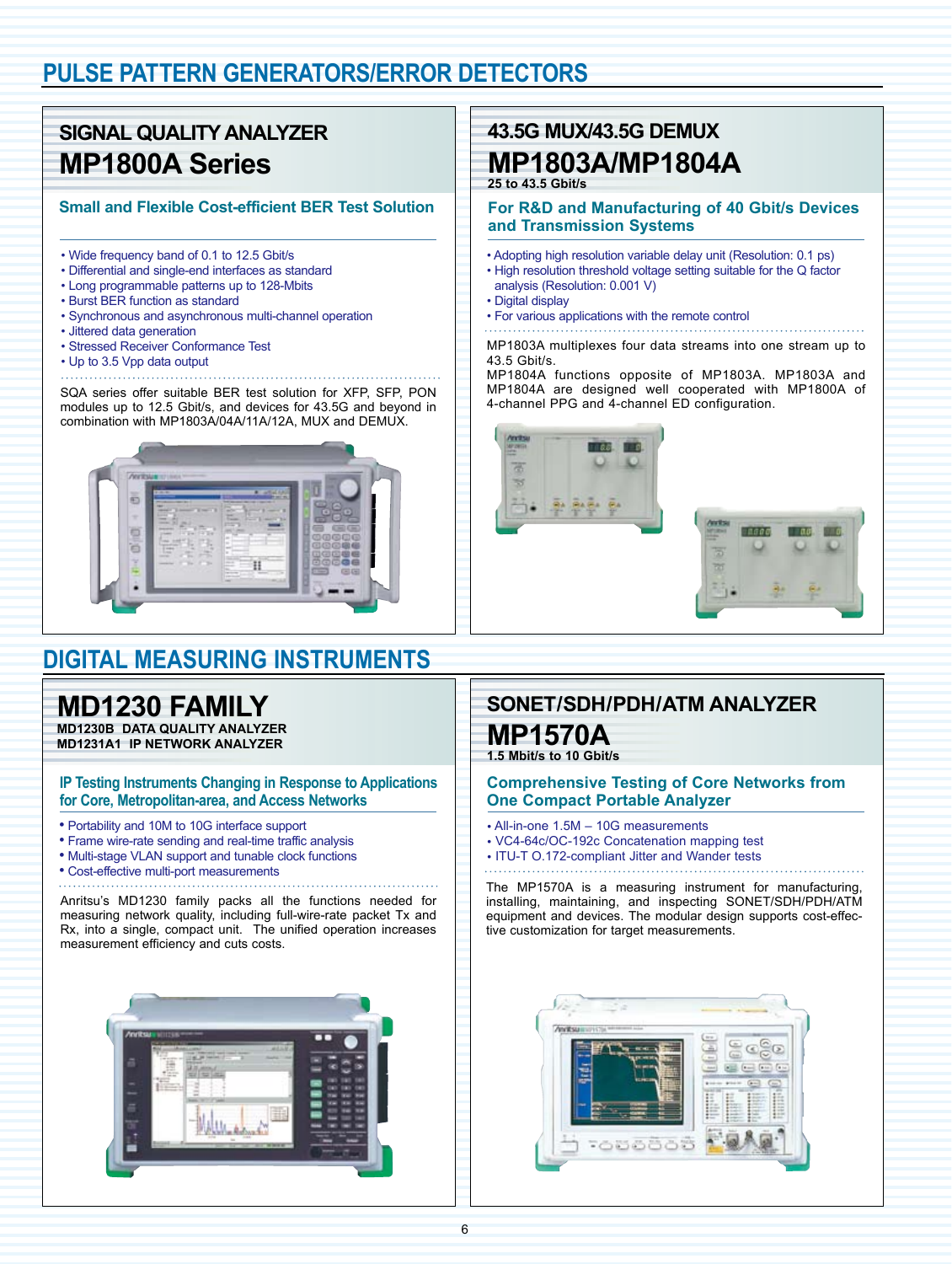# **DIGITAL MEASURING INSTRUMENTS**

# **40G SDH/SONET Analyzer MP1595A**

### **Multi-bit Rate Measurements up to 40/43G**

- All-in-one support for PDH/DSn/SDH/SONET/OTN analysis from 1.5M to 43G
- APS, Delay, and Through Mode measurements
- O.182-compliant Poisson distribution error insertion
- Jitter measurement when used with MP1797A

The all-in-one MP1595A 40G SDH/SONET Analyzer has the performance and functions required for analyzing equipment and devices supporting PDH, DSn, SDH, SONET, and OTN at bit rates from 1.5M to 43G.



# **Network Performance Tester MP1590B/MP1591A**

### **One Box Tester Supporting Converged Network**

- All-in-one PDH/DSn/SDH/SONET/OTN/Jitter measurements
- EoS, virtual concatenation, and LCAS measurements
- 10/100/1000M, Gigabit, and 10 Gigabit Ethernet measurements
- Single-system simultaneous measurement of up 128 Ethernet ports (MP1591A)

The MP1590B/MP1591A Network Performance Tester can be used to make performance tests and jitter measurements of previous PDH, DSn, SDH/SONET, and OTN-related equipment and devices as well as OTN, EoS, virtual concatenation, and LCAS measurements of so-called next-generation networks.





# **all-in-one field tester CMA 3000**

**Installation and Maintenance of Mobile-Access and Fixed-Access Networks, Transmission Networks and Switching**

- Powerful testing of framed N x 64 kbps and unframed 2 Mbps systems
- High flexibility through easy-to-install options
- o Ethernet interface (10/100/1000 Mbps) and VoIP testing options o SDH interface including STM-1, STM-1/-4and STM-1/-4/-16
- o E3 interface
- o ATM layer measurements
- o V-Series interfaces
- o Frame Relay testing
- o SS7, Abis and ISDN protocol analysis
- o ISDN PRI call emulation
- Simultaneous bi-directional monitoring of all supported interfaces

CMA 3000 is Anritsu's next-generation portable, compact and user-friendly field tester. It's designed specifically for field technicians who install and maintain mobile-access and fixed-access networks, transmission networks and switching.



# **Multi-Layer Network Testing Platform CMA5000**

#### **- XTA, UTA, GIGE modules**

**Installation and Maitenance Test from PDH/T-Carrier, SDH/SONET/OTU to 11 Gig and 10 M. Eth. to 10 GigE**

- Automated RFC-2544 tests
- Round Trip Delay with 100 ns resolution
- APS measurement with 125 µs resolution
- ATM, NGN monitoring

• FEC evaluation with O.182

CMA5000 transmission test modules can support field installers and maintenance engineers who require a single tool for data network testing form n x 64 BER and physical interfaces of 1.5 Mbit/s to 10 Gbps for SDH/SONET. OTN networks on both 2.66 Gbps and 10.7 Gbps are also supported. Ethernet interfaces from 10 Mbit/s to 10 Gbps (LAN-PHY and WAN-PHY) allowing full data network testing abilities.

The CMA5000 platform is also capable of lower layer optical testing (refer to other section)